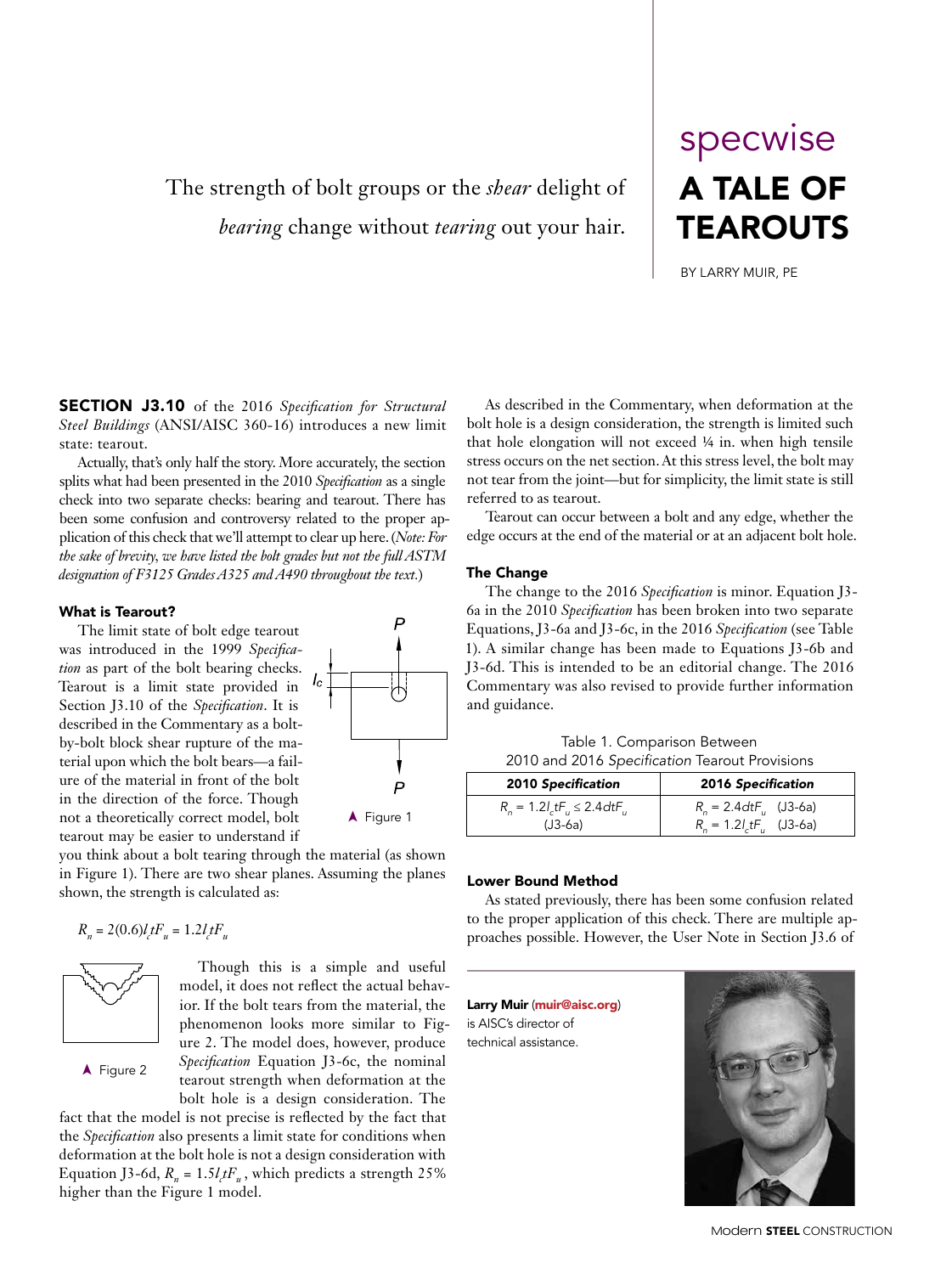# specwise

the 2016 *Specification* describes the preferred procedure. This same User Note appeared in Section J3.6 of the 2010 *Specification* as well. To illustrate, consider the connection with a top and bottom 3∕8-in.-thick plate and a center ½-in.-thick plate as shown in Figure 3.



To save you from tearing your hair out, let's start with the outcome that tearout on the edges in both plates simultaneously controls—i.e., two bolts tear out of the loaded edge of the ½ -in. plate and the other two bolts tear out of the loaded edges of the 3∕8-in. plates. The associated applicable nominal strengths are shown in the free body diagram in Figure 4. A free-body diagram showing the nominal strengths applicable, based on the User Note, is shown in Figure 4 (note that the governing forces are highlighted). To explain where this came from, there are five limit states to be checked for each bolt: (1) bolt shear, (2) bearing on the main material, (3) bearing on the connection material, (4) tearout on the main material and (5) tearout on the connection material. For this example, from the free-body diagram:

- **1.** The nominal single shear strength for a ¾-in.-diameter A325 bolt with the threads excluded from the shear plane is 30.1 kips/bolt.
- **2.** The nominal bearing strength on the ½ in. plate is 52.2 kips/bolt.
- **3.** The nominal bearing strength on each of the a in. plates can be found by prorating the strength of the ½ in. plate:

52.2 kips/bolt 
$$
\left(\frac{0.375 \text{ in.}}{0.5 \text{ in.}}\right)
$$
 = 39.2 kips/bolt-plate  
or 78.4 kips/bolt

- **4.** The nominal tearout strength at the edge for the ½ in. plate is 29.4 kips/bolt.
- **5.** The nominal tearout strength at the edge on each of the a in. plates can be found by prorating the strength of the ½ in. plate:

29.4 kips/bolt 
$$
\left(\frac{0.375 \text{ in.}}{0.5 \text{ in.}}\right)
$$
 = 22.0 kips/bolt/plate  
or 44.0 kips/bolt

As is typical, the tearout strength between the bolts does not govern, though for unusual conditions it could.

The strength of the bolts at the inner bolt line is governed by the tearout strength at the edge for the ½-in. plate 2(29.4 kips) = 58.8 kips. Note this is less than the double shear value of  $2(30.1 \text{ kips/bolt}) = 60.2 \text{ kips and the bearing strength of } 2(52.2 \text{ kips/holt)}$  $kips/bolt$  = 104.4  $kips$ .

The strength of the bolts at the outer bolt line is governed by the tearout strength at the edge for the 3∕8-in. plate 2(22.0 kips) = 44.0 kips per shear plane. Note the tearout strength, 22 kips/bolt/plate, is less than the single shear value of 30.1 kips and the bearing strength of 39.2 kips/bolt/plate.

The total strength of the connection is 58.8 kips + 44.0 kips  $(2 \text{ shear planes}) = 147 \text{ kips}.$ 

#### Poison Bolt Method

An alternate method, sometimes referred to as the poison bolt method, simply multiplies the least strength of any of the bolts by the total number of bolts. In this case the poison bolt method yields:

 $R_n = (4 \text{ bolts})(29.4 \text{ kips/bolt}) = 118 \text{ kips}$ 

This is obviously significantly less work, but it results in about a 20% reduction in the predicted strength in this case. The underestimation of strength can be greater for some connections. This approach is not recommended.

#### Commentary Method

The Commentary to the 2016 *Specification* suggests a simplification for typical connections, such as those shown in the AISC *Steel Construction Manual*. The shear, bearing and tearout limit states for each bolt in the same connected part are determined and the lowest value summed to determine the strength of the group. This ignores the potential for interaction of these limit states among multiple connected parts, but the impact is small in common connection details. The key is that a "reasonable" connection is being considered, such as the example being considered here. There is some parity between the bolts chosen and the plates, and the edge distances are typical of those historically used and recommended in the *Specification*. The *Specification* does not prohibit the use of 1-in.-diameter A490-X bolts to connect ¼-in. material, but such an arrangement does not make a lot of sense, may not be economical and will present more of an issue relative to tearout and interaction between connected elements.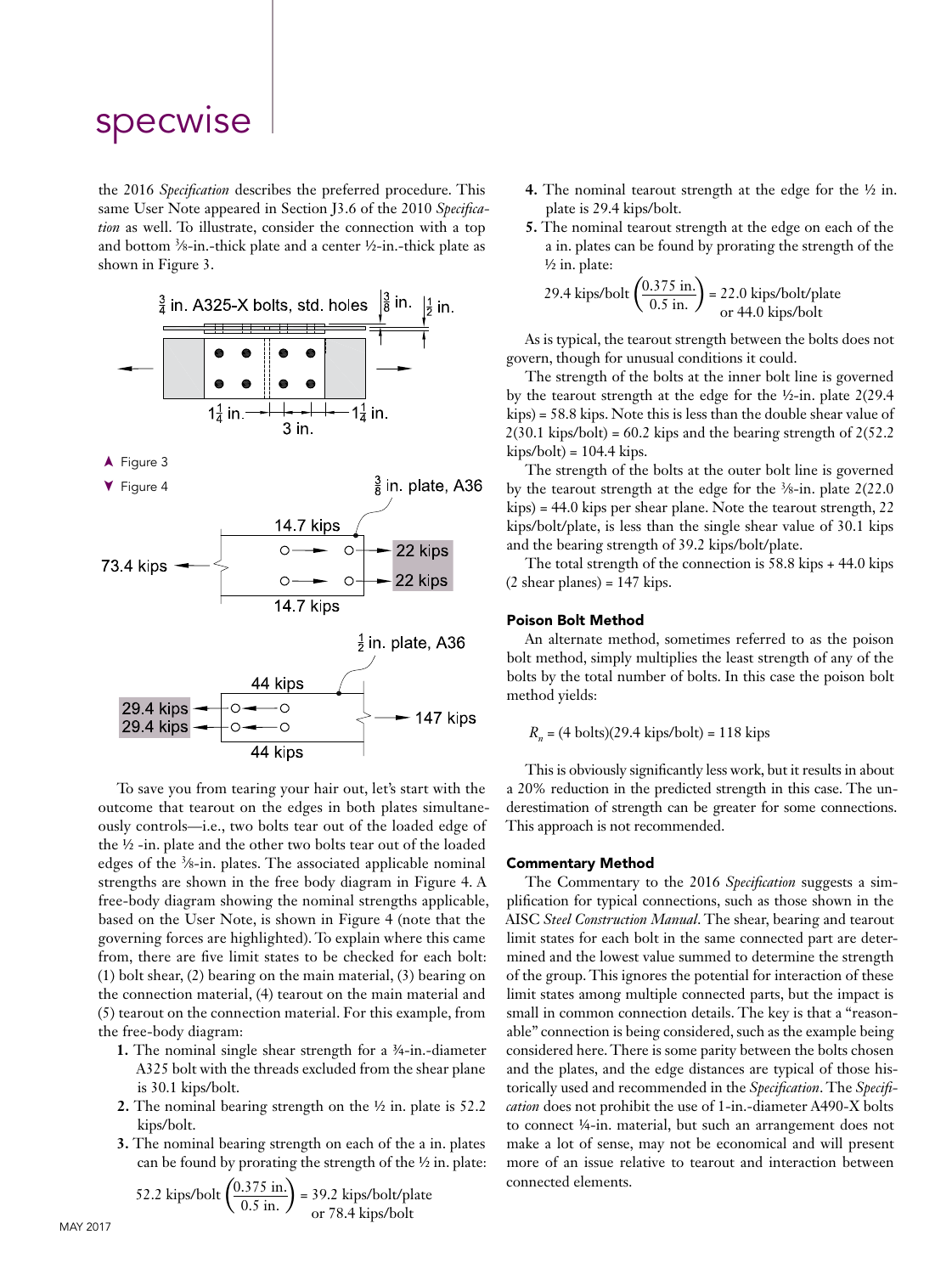# specwise

The Commentary simplification can be applied to the example. The strength based on bolt shear remains unchanged, 8(30.1 kips/bolt) = 241 kips. The bearing and edge bolt tearout strengths of the ½-in. plate was determined previously as 52.2 kips/bolt and 29.4 kips/bolt, respectively. The tearout strength between the bolts is 76.2 kips, and as is common in typical connections, it does not govern. By inspection, the limits states for the 3∕8-in. plates do not govern. Therefore, the strength of the connection is:

#### (2 bolts)(52.2 kips/bolt) + (2 bolts)(29.4 kips/bolt) = 163 kips

The predicted strength, 163 kips, is higher than the 147 kips predicted by the User Note model but only by about 11%. We knew it would be higher, because it starts by assuming a failure mechanism instead of a force distribution; it is an upperbound solution. As described in the 2016 Commentary, we have bounded the actual strength of the connection. A comparison of the various methods is presented in Table 2.

Table 2. Comparison of Methods

|                     | Pre-1999 | Poison<br><b>Bolt</b> | Lower<br>Bound* | 2016<br>Commentary |
|---------------------|----------|-----------------------|-----------------|--------------------|
| Values<br>(kips)    | 209      | 118                   | 147             | 163                |
| % of Lower<br>Bound | 142      | 80                    | 100             | 111                |

\*Per User Note in Section J3.6 in the 2010 and 2016 *Specification*.

#### Adding Bolt Rows

As is probably already clear, it is the way in which the tearout at the edge bolts is handled that is causing the difference between the various models. The effect of adding rows of bolts can be seen in Figure 5. The discrepancy between the methods drops off quickly as rows of bolts are added. This is consistent with assumptions, made as far back as at least 1936, that edge tearout is less of a concern for connections with multiple rows of bolts in the direction of the force.



#### Tearout Between Holes

Common connections typically provide for  $\frac{3}{4}$ -in. or  $\frac{7}{8}$ -in. bolts spaced at 3 in. on center. Fortunately, for this common configuration, tearout is not a concern between the rows of bolts. For bolts larger than 7∕8 in. in diameter, bolt shear, not tearout, will govern if the plate is made significantly thick. Table 3 presents the minimum thickness required to ensure that bolt shear (and not tearout) governs. The values assume either 3 in. spacing or the minimum allowed by the *Specification*: 22∕3 times the nominal diameter per Section J3.3. Single shear is also assumed.

Table 3. Minimum Thickness (inches)

| to Ensure Tearout Does not Govern Between Holes |
|-------------------------------------------------|
|-------------------------------------------------|

|                         |                | A36                    |                | Grade 50        |                        |               |
|-------------------------|----------------|------------------------|----------------|-----------------|------------------------|---------------|
| <b>Bolt</b><br>Diameter | F3125 Grade    |                        |                | F3125 Grade     |                        |               |
| (inches)                | A325-N         | A325-X<br>or<br>A490-N |                | A490-X   A325-N | A325-X<br>or<br>A490-N | A490-X        |
|                         | $\frac{3}{8}$  | $\frac{7}{16}$         | $\frac{9}{16}$ | $\frac{5}{16}$  | $\frac{3}{8}$          | $\frac{1}{2}$ |
| $1\frac{1}{8}$          | $\frac{1}{2}$  | $\frac{5}{8}$          | $\frac{3}{4}$  | $\frac{7}{16}$  | $\frac{9}{16}$         | $\frac{5}{8}$ |
| $1\frac{1}{4}$ *        | $\frac{1}{2}$  | $\frac{5}{8}$          | 13/16          | $\frac{1}{2}$   | $\frac{9}{16}$         | 11/16         |
| $1\frac{3}{8}*$         | $\frac{9}{16}$ | 11/16                  | $\frac{7}{8}$  | $\frac{1}{2}$   | $\frac{5}{8}$          | 13/16         |
| $1\frac{1}{2}$ *        | $\frac{5}{8}$  | $\frac{3}{4}$          | 15/16          | $\frac{9}{16}$  | 11/16                  | $\frac{7}{8}$ |

\*Spacing is 22∕3 times the nominal diameter.

A similar analysis can be performed to find the minimum thickness such that tearout does not govern given edge distances of 1¼ in. and 1½ in. The results are presented in Table 4.

|  |  | Table 4. Minimum Thickness (inches)       |  |
|--|--|-------------------------------------------|--|
|  |  | to Ensure Tearout Does not Govern at Edge |  |

|                      | $l_{\rm s}$ = 1.25 in. |                        |                 | $I_{\rm s}$ = 1.5 in. |                        |                 |
|----------------------|------------------------|------------------------|-----------------|-----------------------|------------------------|-----------------|
| <b>Bolt</b>          | F3125 Grade            |                        |                 | F3125 Grade           |                        |                 |
| Diameter<br>(inches) | A325-N                 | A325-X<br>or<br>A490-N |                 | A490-X   A325-N       | A325-X<br>or<br>A490-N | $A490-X$        |
| $\frac{1}{2}$        | $\frac{3}{16}$         | $\frac{1}{4}$          | $\frac{1}{4}$   | $\frac{3}{16}$        | $\frac{3}{16}$         | 1/4             |
| $\frac{5}{8}$        | $\frac{5}{16}$         | $\frac{3}{8}$          | $\frac{7}{16}$  | $\frac{1}{4}$         | $\frac{5}{16}$         | $\frac{3}{8}$   |
| $\frac{3}{4}$        | $\frac{7}{16}$         | $\frac{9}{16}$         | 11/16           | $\frac{3}{8}$         | $\frac{7}{16}$         | $\frac{1}{2}$   |
| $\frac{7}{8}$        | $\frac{5}{8}$          | 13/16                  |                 | $\frac{1}{2}$         | $\frac{5}{8}$          | $\frac{3}{4}$   |
| 1                    | 15/16                  | $1\frac{3}{16}$        | $1\frac{7}{16}$ | 11/16                 | $\frac{7}{8}$          | $1\frac{1}{16}$ |

#### What About the *Manual*?

The most widespread change to AISC's *Steel Constrcution Manual* (**www.aisc.org/publications**) involved simply adding the term tearout in the text to reflect the breaking up of the tearout and bearing limit states.

The most substantial change was made to Table 10-1, which included a tabulation of beam web available strength per inch of thickness. Due to the format of the table, neither the lower bound nor the 2016 Commentary alternative approach is pos-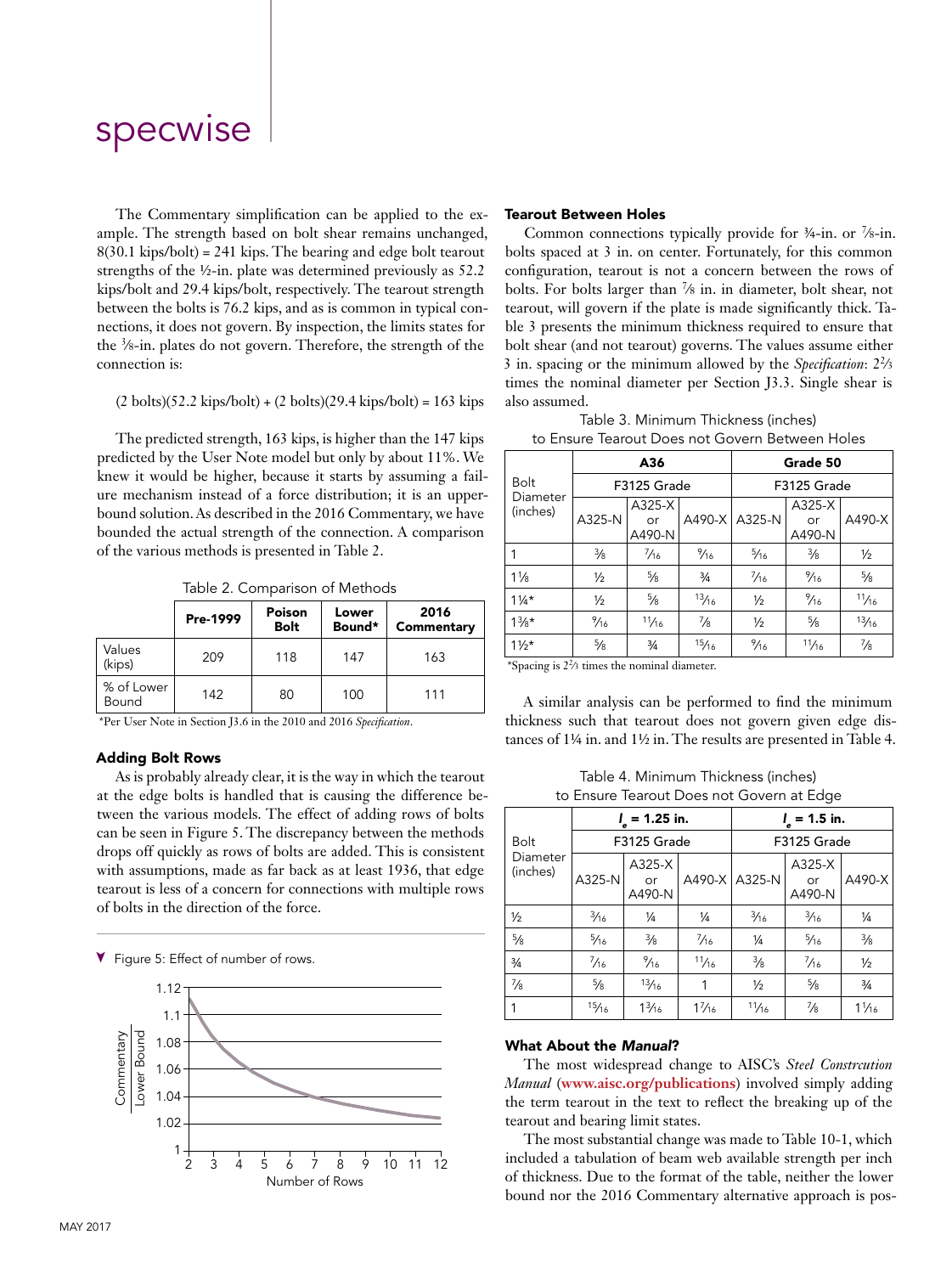# specwise

sible. It was therefore decided that the best option was to simply remove these values. This leaves the designer the task of evaluating tearout. *Manual* Table 7-5 can aid in this task. Tables 3 and 4 in this article can also be used to determine when tearout will and will not be an issue.

#### Rules of Thumb and Helpful Hints

Keep these tips in mind when considering tearout:

- ➤ Tearout will not govern between the bolts for many common connections
- ➤ Tearout will not govern the strength of shear connections to uncoped beams with 7∕8-in.- or 1-in.-diameter bolts and the edge distance,  $l_e$ , is equal to 1.25 in. or 1.5 in.
- ➤ Edge tearout will generally not govern if the thickness of the plies is equal to the bolt diameter
- ➤ Bolt grades and diameters should be well-matched to the strength of the plies
- ➤ Edge distance must be considered, though often tearout can be deemed okay by inspection
- ➤ In the 2016 *Specification*, the hole clearance increased to 1∕8 in. for bolts 1 in. and larger in diameter. This will affect the clear distance and therefore the tearout strength
- ➤ The five-limit-state approach described in a User Note is the recommended design approach and is the one reflected in many AISC Design Examples and more recent AISC Design Guides
- ➤ The poison bolt model is conservative and might be sufficient in some instances but may not result in the most economical design
- ➤ The mechanism-based approach, as described in the Commentary, though tending to overestimate the strength may be sufficient for many common conditions

Additional information, including a history of edge distance checks in the AISC *Specification*, more detailed calculations related to the example problem, references and other information about bolt tearout can be found at **www.aisc.org/tearout**. And you can view and download the current version of the *Specification* at **www.aisc.org/specifications**.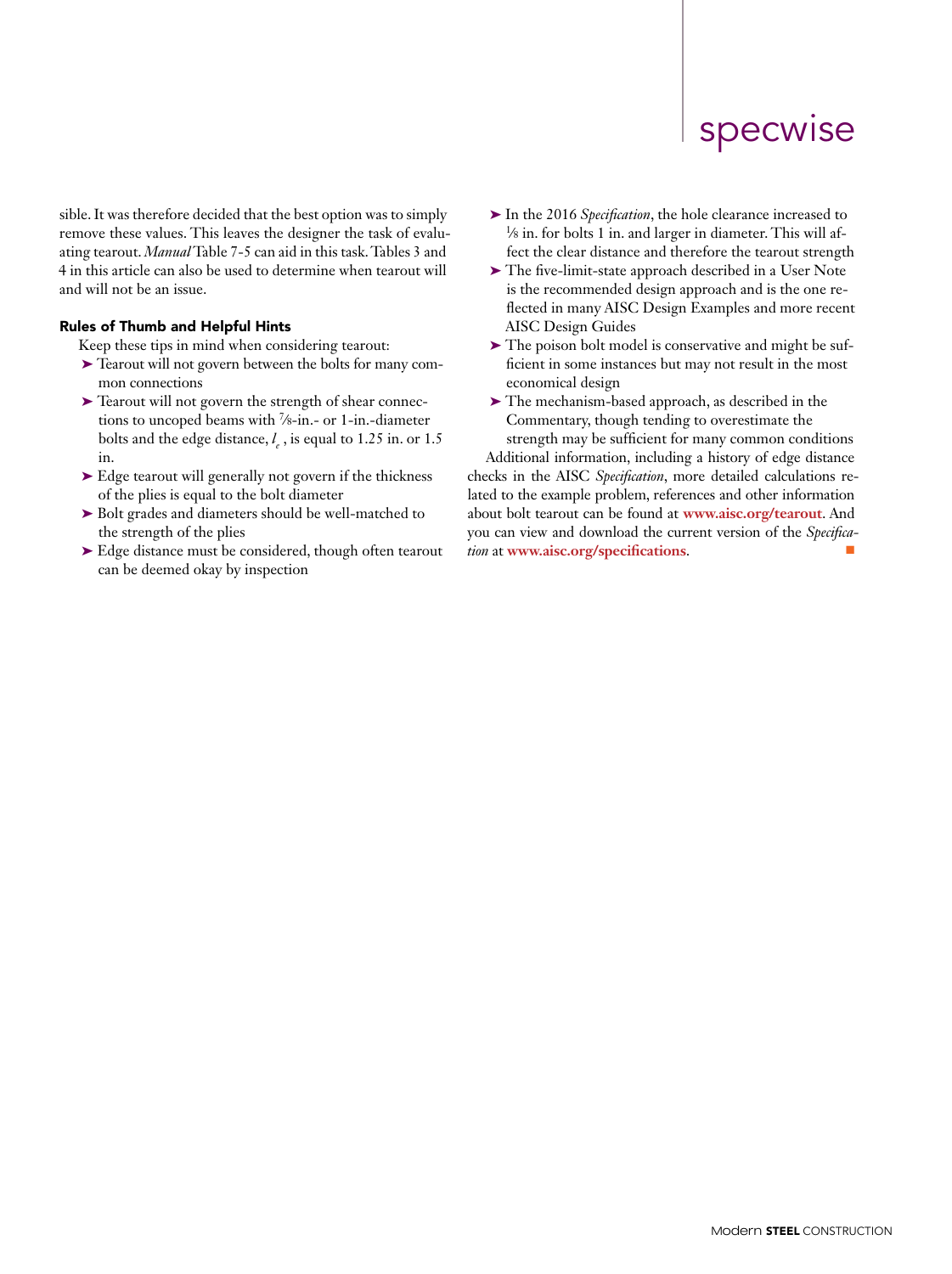## **A Tale of Tearouts: Web Supplement**

This is a supplement to the May 2017 *Modern Steel Construction* article "A Tale of Tearouts" (available at [www.modernsteel.com/archives\)](http://www.modernsteel.com/archives). The information presented here was compiled while working on the article that appeared in the article, but was not printed to due space limitations.

## **A little history**

Recent discussions and questions received at the AISC Steel Solutions Center related to bolt tearout sometimes tend to treat the limit state as a new and foreign addition to structural steel design. In fact, edge distance checks at bolted connections have existed for some time in the AISC *Specification for Structural Steel Buildings* (ANSI-AISC 360) available at [www.aisc.org/specifications.](http://www.aisc.org/specifications) A brief history is provided below.

The 1923 *Specification* stated: "The minimum distance from the center of any rivet hole to a sheared edge shall be 2¼ in. for 1¼-in. rivets, 2 in. for  $1^1/s$ -in. rivets, 1¾ in. for 1-in. rivets, 1½ in. for  $\frac{7}{s}$ -in. rivets, 1¼ in. for ¾-in. rivets,  $1^1/s$  in. for  $5/s$ -in. rivets, and 1 in. for ½-in. rivets. The maximum distance from any edge shall be 12 times the thickness of the plate, but shall not exceed 6 in." The minimum ratio of edge distance to rivet diameter is 1<sup>2</sup>/<sub>3</sub>. The *Specification* was in some ways less specific back then, as it often gave only allowable stresses and relied on engineers to figure out where to apply them, but it does not seem to be common practice to check a limit state related to tear-out of the bolt through the edge. None was necessary since the bearing strength topped out at only 30 ksi and would govern instead of edge tear-out for any reasonable assumed value for tear-out.

In 1936, the allowable bearing stress was increased from 30 ksi to 40 ksi. New edge distance requirements were also introduced. Section 18(f) stated:

"The distance from the center of any rivet under computed stress, and that end or other boundary of the connected member toward which the pressure of the rivet is directed, shall be not less than the shearing area of the rivet shank (single or double shear respectively) divided by the plate thickness.

This end distance may however be decreased in such proportion as the stress per rivet is less than that permitted under Section 10 (a); and the requirement may be disregarded in case the rivet in question is one of three or more in a line parallel to the direction of stress."

The Commentary to the 1936 *Specification* stated: "One interesting fact brought out by the test was, that the thinnest specimens failed by shearing a wedge-shaped piece out of the end of the bar. This action would be prevented, and the tensile value of the bar developed, by increasing the end distance beyond the rivet. Had the specimens contained several rivets in line, this should not have occurred, as the yielding of the end of the bar would no doubt have thrown more load back onto the interior rivets. Since there are structural connections in which this type of premature failure might control the design, and since such failure may sometimes be prevented by increase of thickness and in other cases by adding more rivets (two different means of reducing the shear behind a rivet), the Committee has added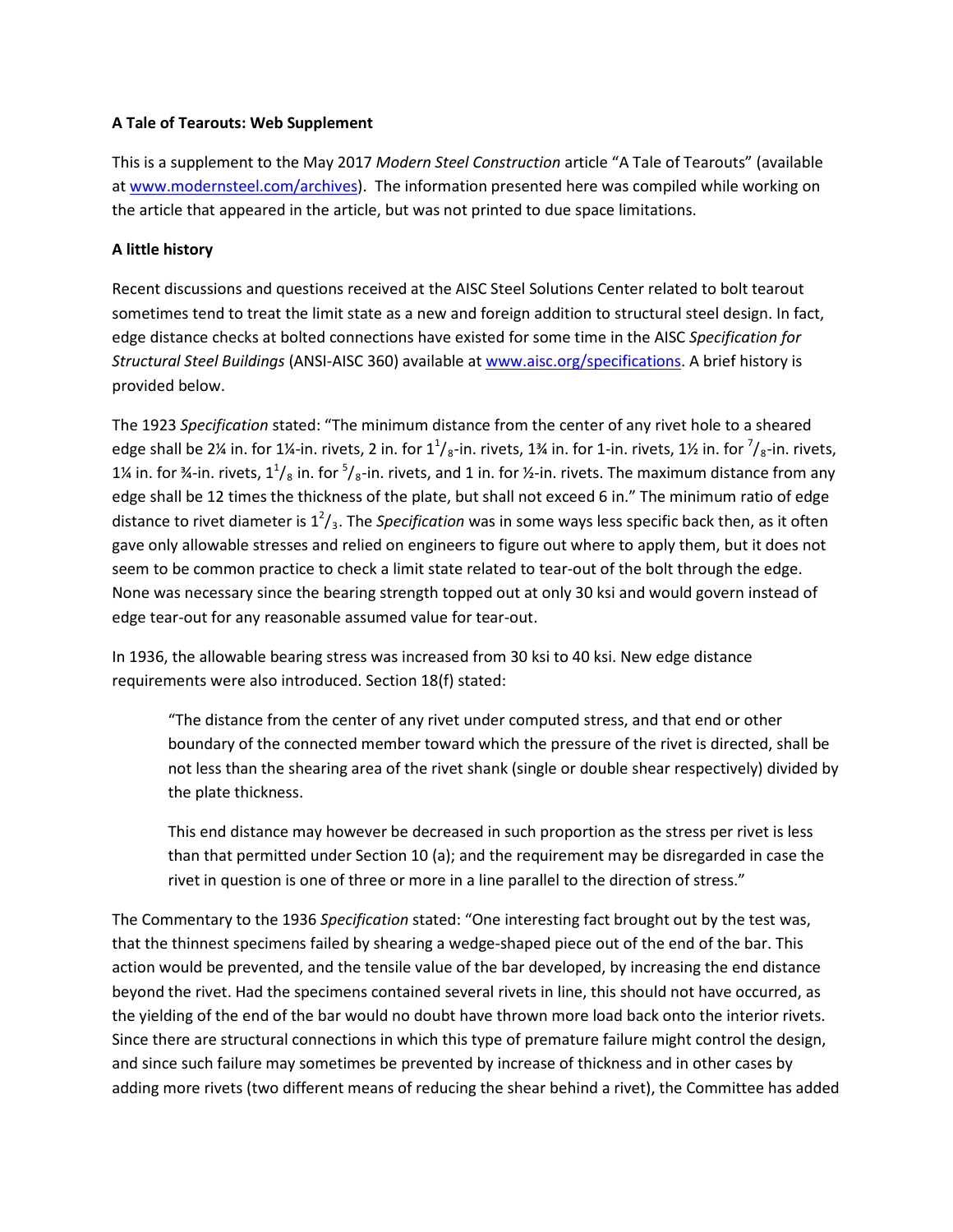the provision contained in Section 18 (f)." Other than this tree fastener limit, the description of a model that assumed the throwing of "more load back onto the interior rivets" is exactly the model suggested in the User Note in the 2010 *Specification*.

The edge distance check did not apply to connections with three or more fasteners in the direction of the stress. A similar exclusion existed until 1978 though for much of this time the check was required only for connections with not more than two fasteners (as opposed to excluding the check for connections with three or more fasteners), and the required edge distance or allowable load was adjusted to account for the higher strength of high-strength bolts.

In 1978 the requirement became:

Along a line of transmitted force, in the direction of the force, the distance from the center of a standard hole to the edge of the connected part shall be not less than

2*P*/*Fut*

There was no exception related to the number of bolts in a line. This equation can be rewritten as:

 $R_n = 0.5F_u L_e t$ 

The 1978 Commentary explains the change: "Recent tests performed at Lehigh University have shown that when the capacity of a connection designed on the basis of the present higher allowable stresses is dependent upon bearing, rather than tension on the effective net area or shear in the fasteners, the critical bearing stress is significantly affected by reduction of the end distance, even with three fasteners in line."

The 1986 *Specification* introduced a different exception as a bearing check that applied to "a single bolt, or two or more bolts in line of force, each with an end distance less than 1½ d." The bearing check was essentially the same as the one in 1978 only shown in LRFD format.

The 1986 requirement appeared in 1989 and 1993 though in a somewhat different forms.

In 1999 the references to the number of bolts and the  $1\frac{1}{2}$  d limit were dropped, the current strength equations were adopted and it was stated that: "For connections, the bearing resistance shall be taken as the sum of the bearing resistances of the individual bolts."

The 1999 Commentary is mostly silent as to why this change was made other than to state that it was to "simplify and generalize such bearing strength calculations." A 1997 *Engineering Journal* paper, "A Summary of Changes and Derivation of LRFD Bolt Design Provisions," states: "Research by Kim and Yura (1996) and Lewis and Zwerneman (1996) indicated that while current AISC and RCSC *Specification* provisions for hole-elongation-controlled bearing strength calculation are correct, tearout-controlled cases are not adequately addressed." The paper also cites a desire to simplify the checks as an impetus for the change.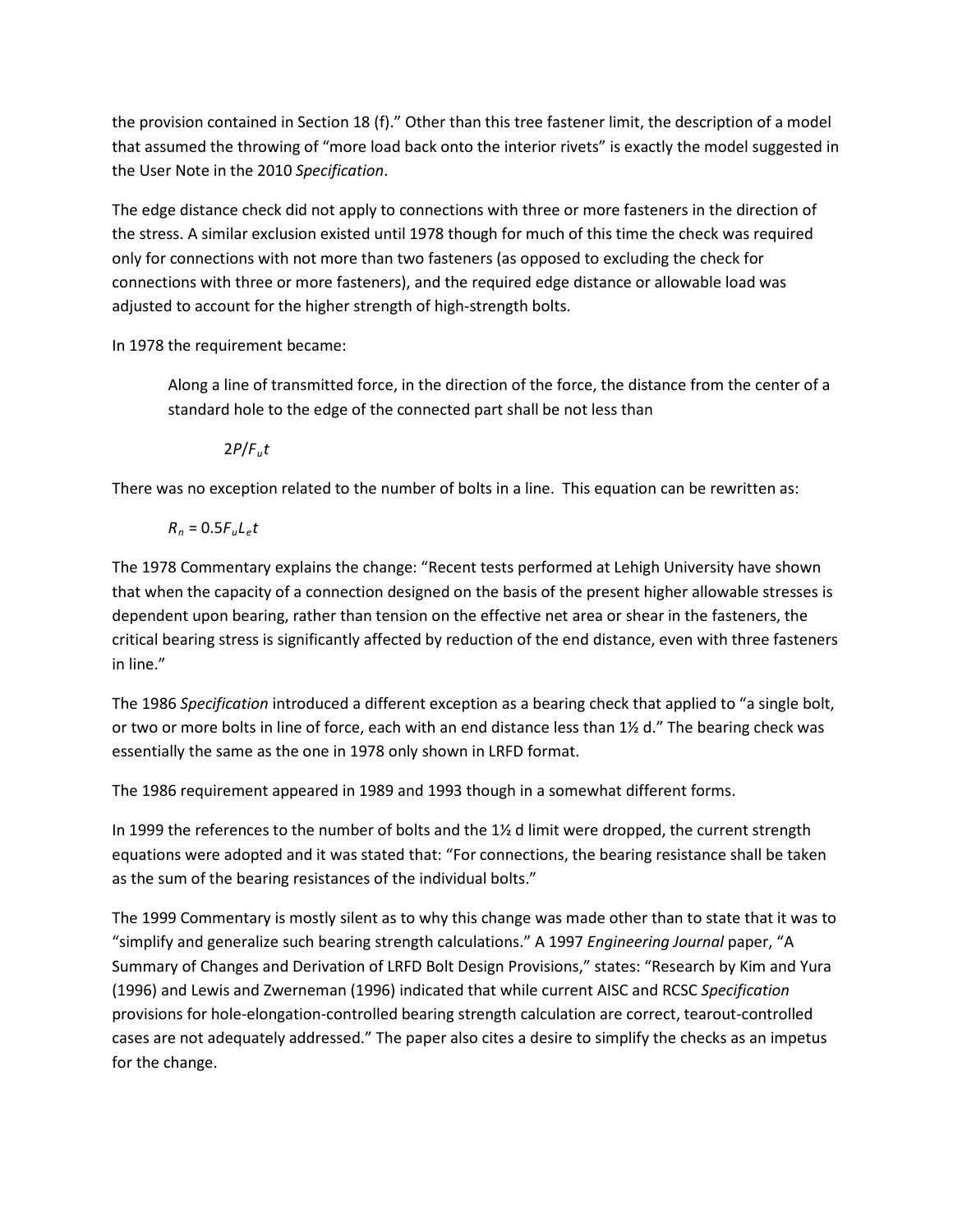So, edge-distance-related checks for bolted and riveted connections have been a part of structural steel design from the beginning, though many engineers practicing today were saved from having to consider them for much of their careers by exceptions that were allowed if certain criteria were met.

### **Example (The original presentation)**



Let's consider the connection shown in Figure 3:



Prior to the 1999 *Specification*, the nominal strength of this connection would have been the lesser of the bolt shear strength and the bearing strength. In this case bearing on the ½-in. plate governs and not the combined ¾-in. thickness of the splice plates.

The Bolt shear strength is:

*Rn* = (4 bolts)(2 shear planes)(30.1 kips/bolt) = 241 kips

The bearing strength is:

 $r_n = 2.4(^3/4$  in. diameter)( $^{1/2}$  in.)(58 ksi) = 52.2 kips/bolt *Rn* = (4 bolts) (52.2 kips/bolt) = 209 kips

The available strength is the lesser, 209 kips.

The 1999 *Specification* added to this procedure consideration of tearout but provided little guidance as to how to apply the new check. One option was to calculate the bearing strength of the critical bolts, the one with the least strength, and apply it to all of the bolts. This is sometimes referred to as the poison bolt model.

The tearout strength is:

$$
r_n = 1.2 \left[ 1 \frac{1}{4} \text{ in.} - \frac{\frac{3}{4} \text{ in.} + \frac{1}{16} \text{ in.}}{2} \right] \left( \frac{1}{2} \text{ in.} \right) (58 \text{ ksi}) = 29.4 \text{ kips}
$$

Assuming the poison bolt model the total strength is:

*Rn* = (4 bolts) (29.4 kips/bolt) = 118 kips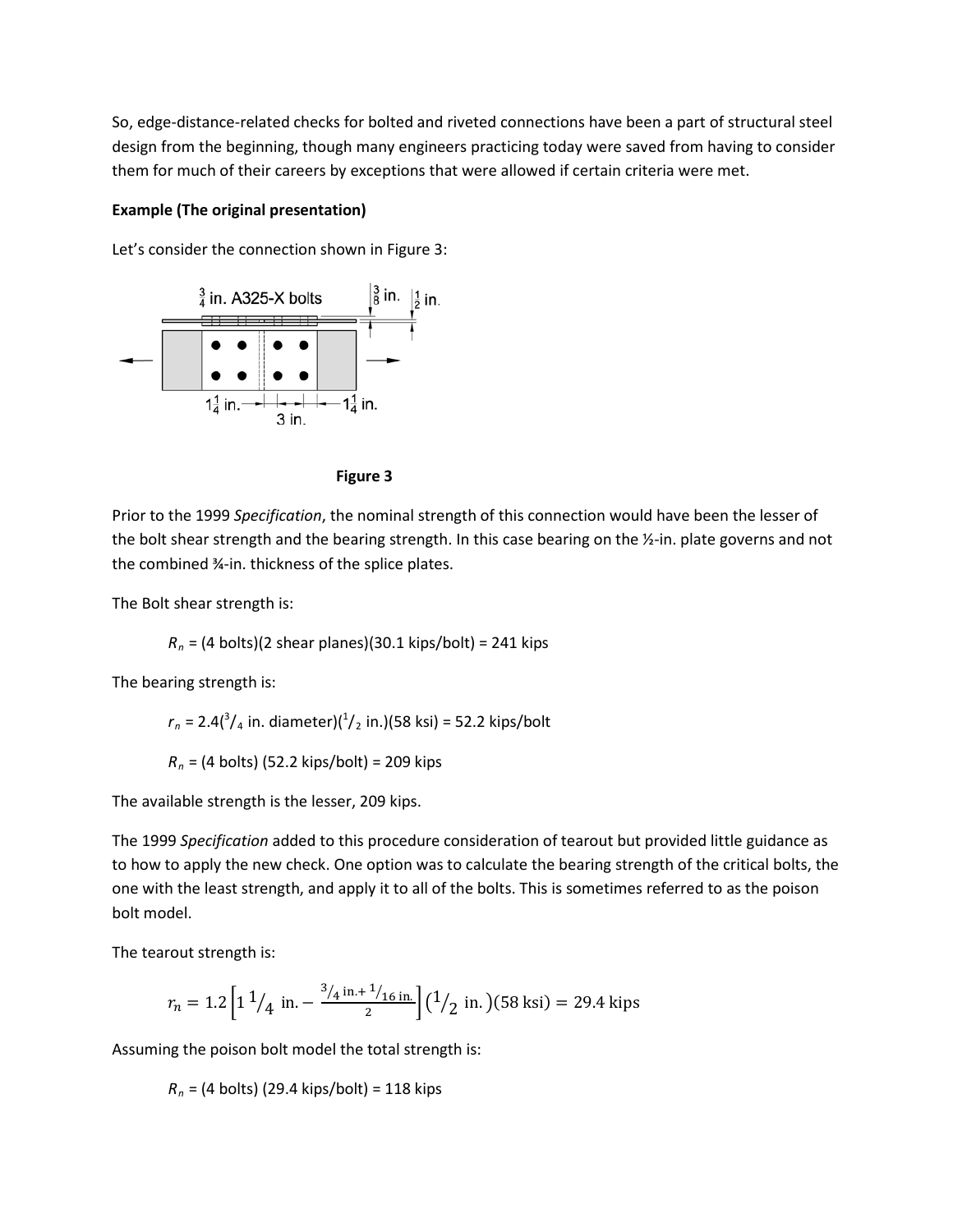This is a lower bound solution, as the 29.4 kips can be applied to each bolt while satisfying statics and all of the limit states. It is therefore a conservative estimate of the strength, but it may result in uneconomical designs.

The 2010 *Specification* provided further guidance in a User Note, which reads: "The effective strength of an individual fastener is the lesser of the fastener shear strength per Section J3.6 or the bearing strength at the bolt hole per Section J3.10. The strength of the bolt group is the sum of the effective strengths of the individual fasteners." This is based on the Lower Bound Theorem. All of the limit states are checked against a force distribution that satisfies statics. The user note describes the force distribution: Each bolt resists the maximum force it can resist based on the limit states of bearing (which include a consideration of edge distance, sometimes referred to as tearout) and bolt shear. Sufficient ductility is assumed.

Returning to our example, applying the user note results in the following free-body diagram (Figure 4):





There are essentially five limit states to be checked for each bolt: (1) bolt shear, (2) bearing on the main material, (3) bearing on the connection material, (4) tearout on the main material and (5) tearout on the connection material. For this example, from the free-body diagram:

- 1. The single shear strength for a ¾-in. A325 bolt with the threads excluded from the shear plane is 30.1 kips/bolt.
- 2. The bearing strength on the ½-in. plate is 52.2 kips/bolt.
- 3. The bearing strength on each of the  $\frac{3}{8}$ -in. plates can be found by prorating the strength of the  $\frac{1}{2}$ -in. plate: 52.2kips/bolt (0.375/0.5) = 39.2 kips/bolt/plate or 78.4 kips/bolt.
- 4. The tear-out strength at the edge for the ½-in. plate is 29.4 kips/bolt.
- 5. The tear-out strength at the edge on each of the  $\frac{3}{8}$ -in. plates can be found by prorating the strength of the  $\frac{1}{2}$ -in. plate: 29.4(0.375/0.5) = 22.0 kips/bolt/plate or 44 kips/bolt.

As is typical the tearout strength between the bolts does not govern, though for unusual conditions it could.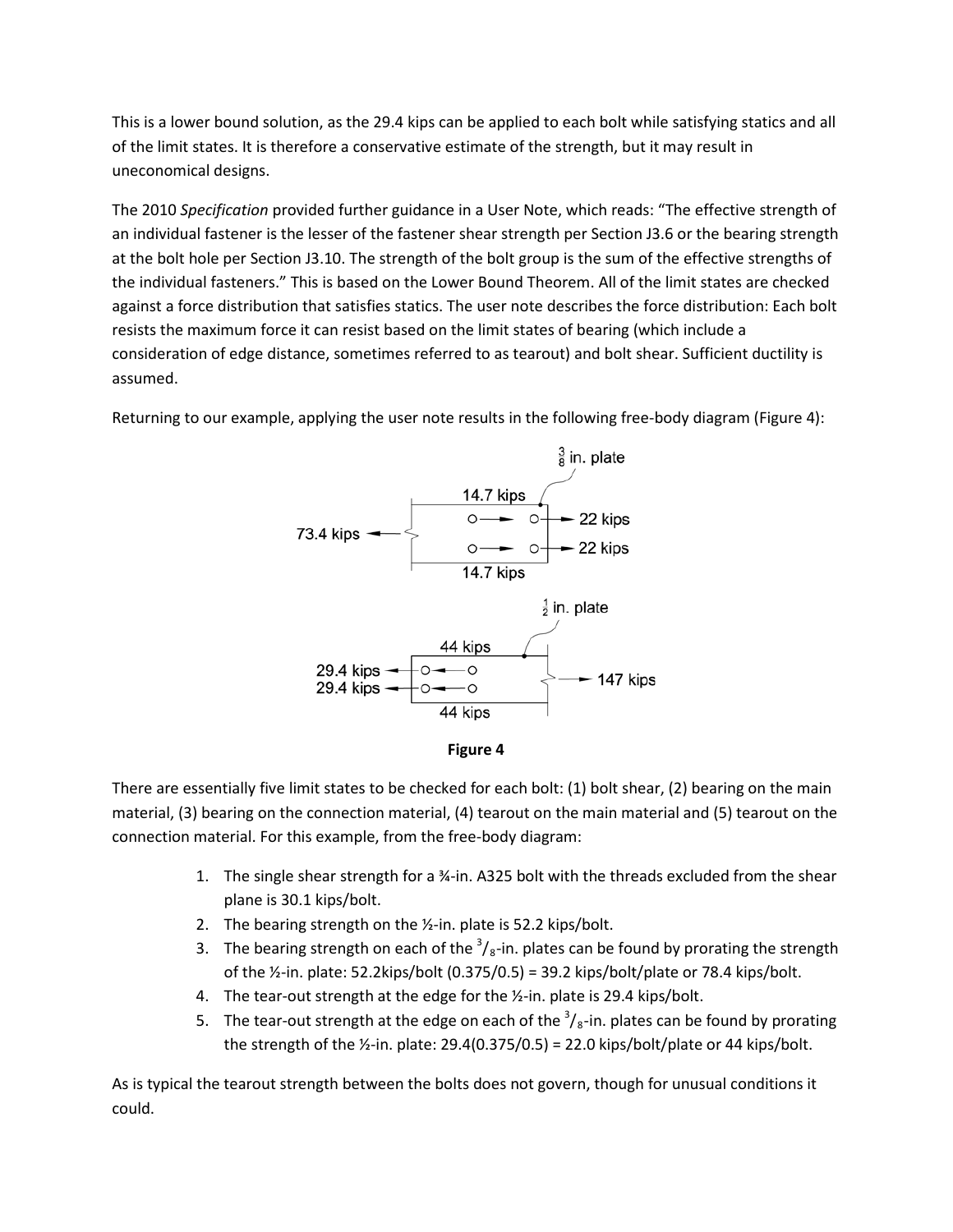The strength of the bolts at line 1 is governed by the tear-out strength at the edge for the  $\frac{1}{2}$ -in. plate 2(29.4) = 58.8. Note this is less than the double shear value of 60.2 kips.

The strength of the bolts at line 2 is governed by the tear-out strength at the edge for the  $\frac{3}{8}$ -in. plate 2(22) = 44 kips per shear plane. Note the tearout strength, 22 kips/bolt/plate, is less than the single shear value of 30.1 kips.

The total strength of the connection is  $58.8 + 44(2)$  shear planes) = 147 kips.

This is obviously a good deal more work than simply multiplying by the least strength by the number of bolts, but it does provide a better estimate of the strength of the connection.

The Commentary to the 2016 *Specification* suggests a simplification and states: "For typical connections, such as those shown in the AISC *Steel Construction Manual*, it is acceptable to calculate the shear, bearing and tearout limit states for each bolt in the same connected part and sum the lowest value of the bolt shear or the controlling bearing or tearout limit for each bolt to determine the group strength. The intent is that the separate bearing and tearout equations in this *Specification* be treated in the same way as the combined equations in the 2010 AISC *Specification*. This ignores the potential for interaction of these limit states in multiple connected parts, but that impact is small enough in common connection details within the range of the connections shown in Part 10 of the AISC *Manual,* to allow the benefit of this practical simplification in design. Nonstandard connections may be more sensitive to this interaction; if so, a more exact approach may be necessary."

Though the Commentary specifically cites shear connections shown in Part 10, the key is really that a "reasonable" connection is being considered. The example being considered makes sense. There is some parity between the bolts chosen and the plates and the edge distances are typical of those historically used and recommended in the *Specification*. So, let's apply the Commentary simplification to the example. The predicted strength based on the Commentary model is:

The strength based on bolt shear remains unchanged, 241 kips.

The bearing strength is:

 $r_n$  = 52.2 kips/bolt, on the  $\frac{1}{2}$ -in. plate as shown previously

The tearout strength for the edge bolts is:

 $r_n$  = 29.4 kips/bolt, on the  $\frac{1}{2}$ -in. plate as shown previously

The tearout strength for the interior bolts is:

$$
r_n = 1.2[3 \text{ in.} - (\frac{3}{4} \text{ in.} + \frac{1}{16} \text{ in.})](\frac{1}{2} \text{ in.})(58 \text{ ksi}) = 76.2 \text{ kips}
$$

Therefore, the strength of the connection is:

(2 bolts)(52.2 kips/bolt) + (2 bolts)(29.4 kips/bolt) = 163 kips.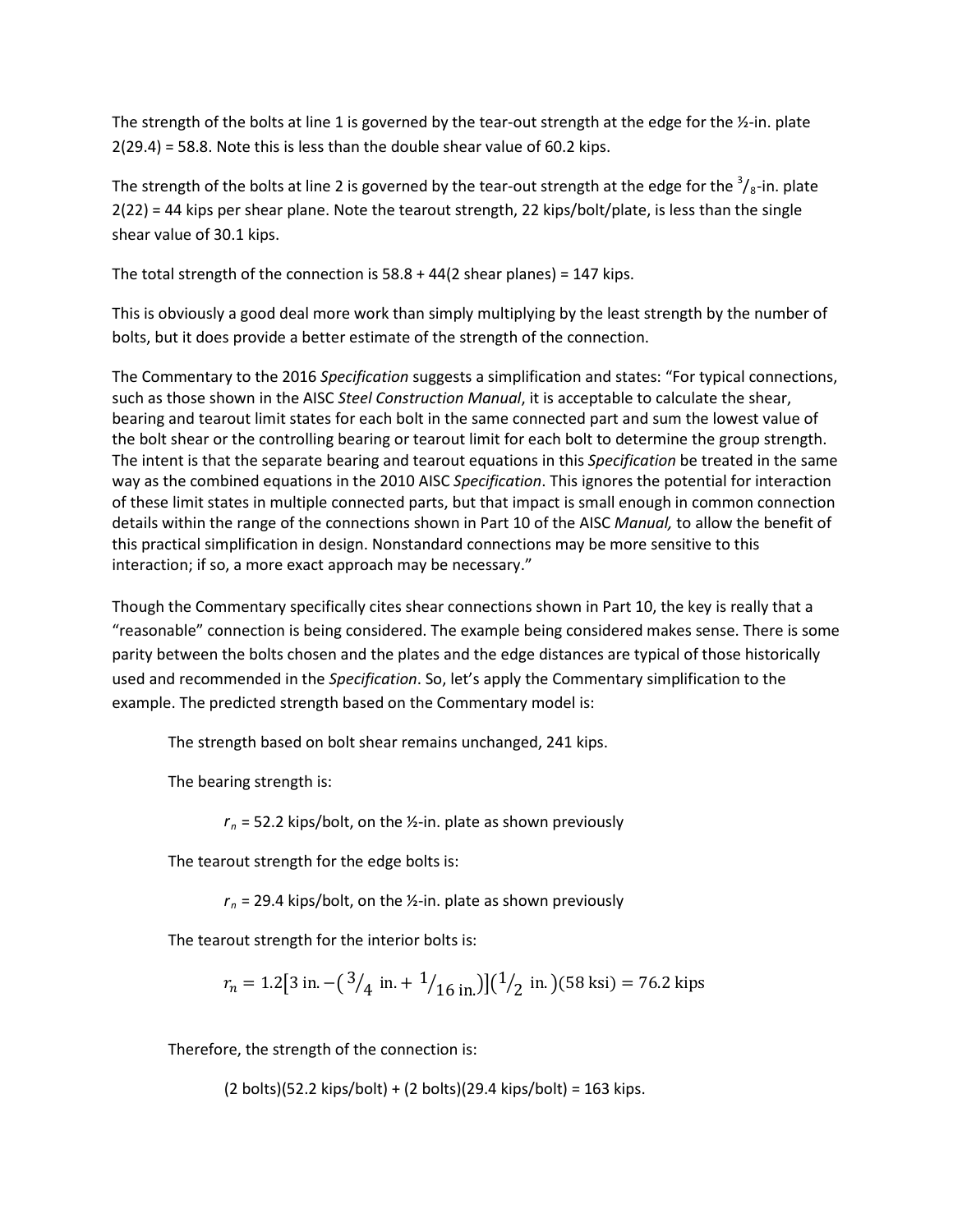By inspection the limits states for the  $\frac{3}{8}$ -in. plate do not govern.

The predicted strength of 163 kips is higher than the 147 kips predicted by the User Note model, but only by about 11%. We knew it would be unsafe, because it starts by assuming a failure mechanism instead of a force distribution. It is an upper bound solution. As described in the Commentary, we have bounded the actual strength of the connection. A comparison of the various methods is presented in Table1.

|           |                  | Pre-   | Poison      | Lower  | Commentary     |
|-----------|------------------|--------|-------------|--------|----------------|
|           |                  | 1999   | <b>Bolt</b> | Bound  | Simplification |
|           |                  | (kips) | (kips)      | (kips) | (kips)         |
| Example 1 | <b>Values</b>    | 209    | 118         | 147    | 163            |
|           | % of Lower Bound | 142    | 80          | 100    | 111            |

# **Table 1. Comparison of Methods**

## **Some Finer Points**

Table 2 in the *Modern Steel Construction* article chooses the strength based on the five limit state lower bound model as the datum against which the other models are compared. This might give the impression that the five limit state lower bound model correctly predicts the strength and that the other models provide only estimates. This is not necessarily true. The actual strength of the connection, assuming sufficient ductility exists, will not be less than the strength predicted by the five limit state lower bound model, but it could be higher. As stated in the Commentary, "The group strength is a function of strain compatibility dependent on the relative stiffness of the bolts and connected parts." The difference between the lower bound prediction and the actual strength could be less than 11% for the connection considered.

The example above considers only the limit states of bolt shear, bearing and tearout. Assuming a 6-in. effective plate width, the nominal tensile strength of the plate will only be 108 kips, which will govern the strength of the connection rendering the discrepancy between the various methods academic—with the exception of the poison bolt model, which is so conservative it would still govern the predicted design strength. It is not uncommon for other limit states to govern or to predict strengths falling between the upper and lower bound models.

It should also be kept in mind that bearing is an odd limit state. If a connection is loaded to the bearing strength produced by the *Specification* when deformation at the bolt hole at service load is a design consideration, the result will not be a broken connection or even unrestrained deformations. It may simply be a connection with elongated holes. This adds some uncertainty to the issue of whether the lower bound model precisely predicts the actual strength of the connection rather than simply providing a conservative estimate.

It is also worth noting that the lower bound model assumes sufficient ductility exists. This primarily means that reasonable edge distances are provided. The spacing between bolts cannot drop below a